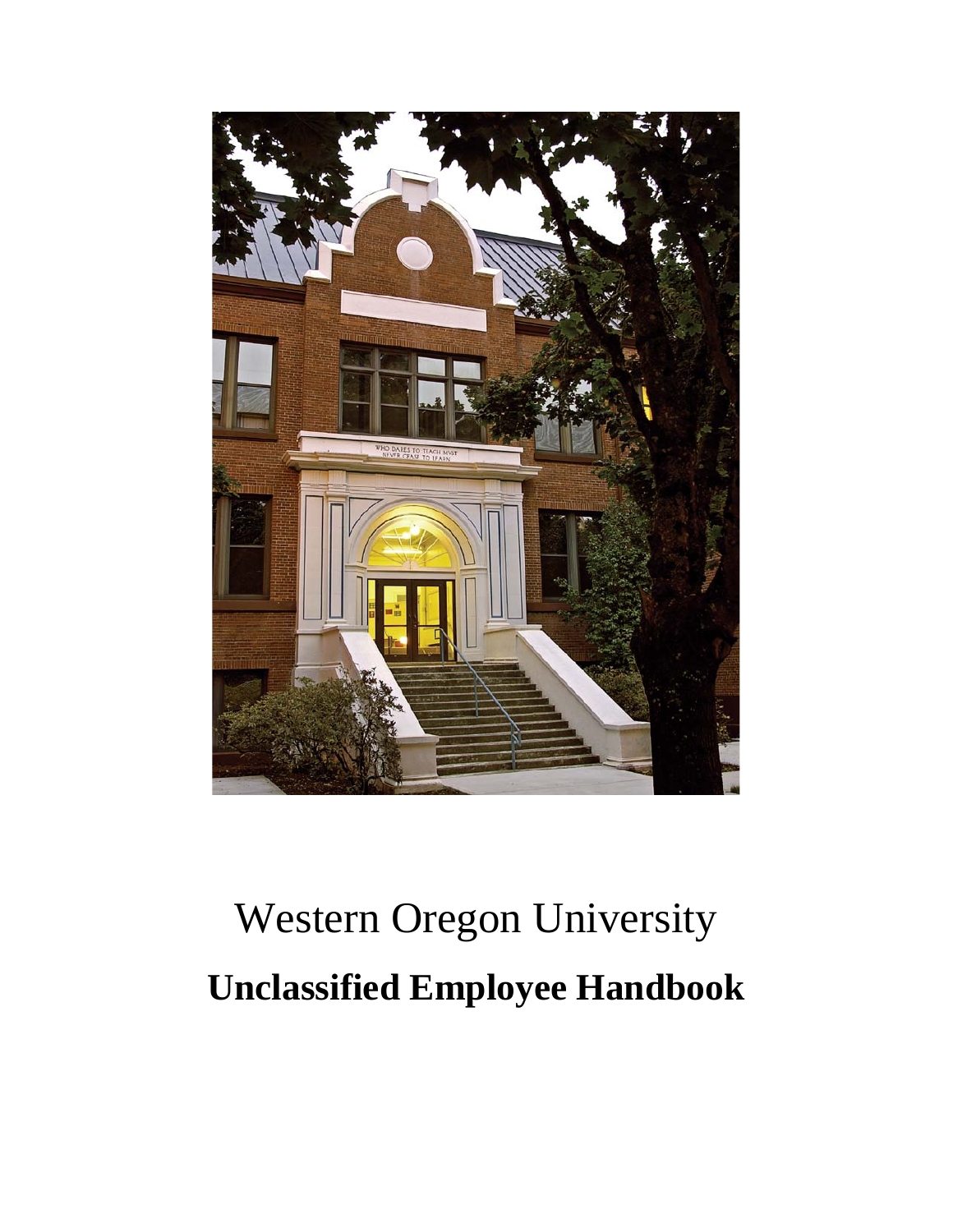# **UNCLASSIFIED PROFESSIONAL EMPLOYEE (ADMINISTRATIVE EMPLOYEE)**

# **HANDBOOK**

This Administrative/Professional Employee Handbook (Handbook) reflects Western Oregon University (WOU) and Oregon University System (OUS) policy as of the date of publication. The statements contained herein are based upon or taken directly from various sources. These include, but are not limited to, the Oregon Administrative Rules of the Board of Higher Education (OAR), the Administrative Support Council (ASC) by-laws, as well as OUS and WOU policies and practices enunciated in memos and directives from various administrative offices.

**This Handbook does not create any legal rights.** The Handbook is intended as a general guide to laws, rules and polices applicable to WOU. In order to determine what legal relationship exists in any given subject area, unclassified-professional staff will be required to examine the source documents such as laws, rules and policies.

To the extent the Handbook also sets out University policy, keep in mind that policies can sometimes change at the discretion of University administration or due to changes in applicable statutes or administrative rules.

Updates, corrections, additions, or deletions affecting the information contained herein may be distributed from time to time to all unclassified staff. The new material should be promptly inserted in the Handbook and the outdated material discarded. Errors or suggestions for changes should be called to the attention of the Director of Human Resources.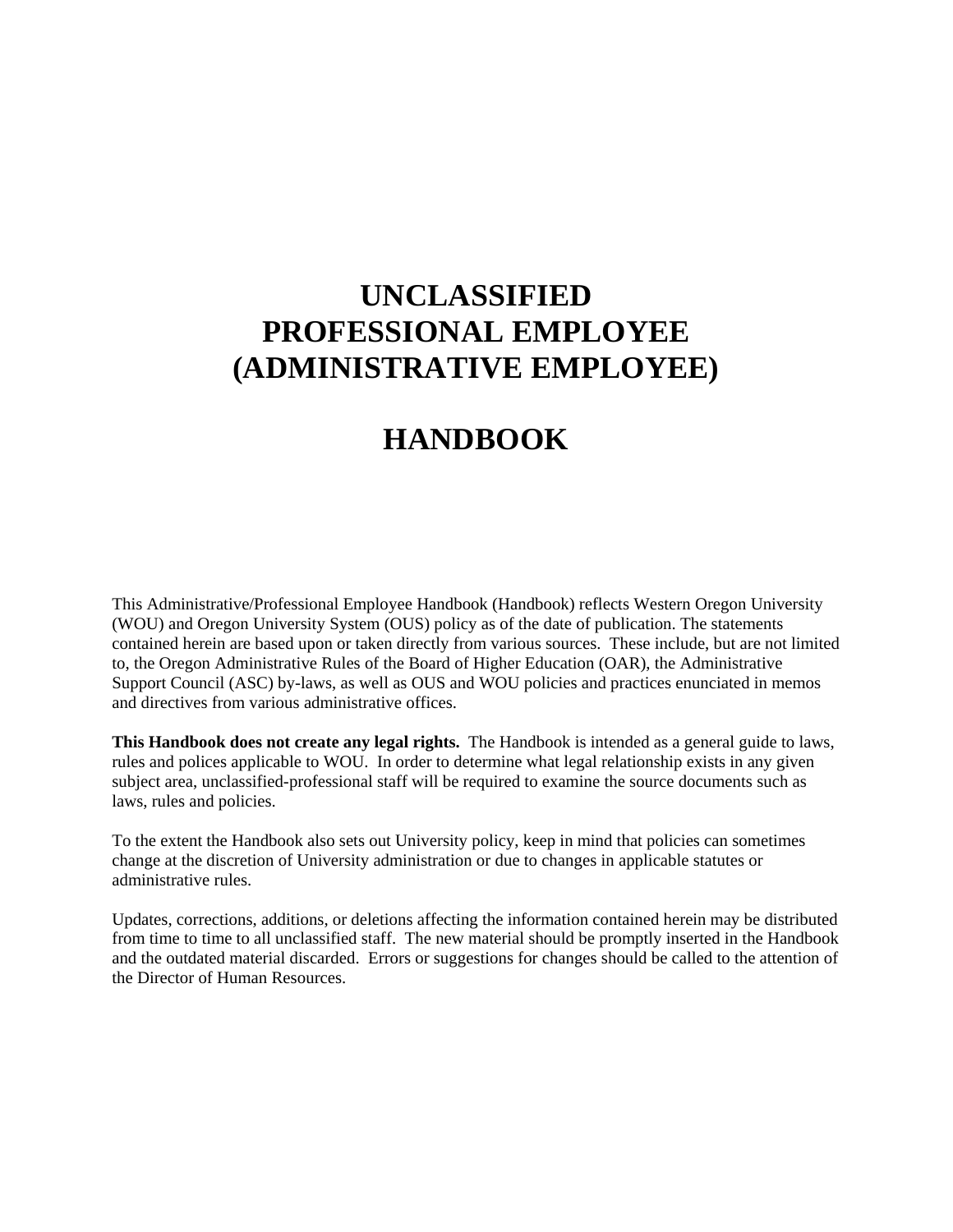# **UNCLASSIFIED-PROFESSIONAL EMPLOYEE HANDBOOK 2011-2013 Edition**

#### **Table of Contents**

#### **I. ORGANIZATION**

- **A. Oregon University System**
- **B. Western Oregon University**
- **C. Organization Chart**

# **II. GENERAL EMPLOYMENT INFORMATION**

- **A. Payroll**
	- **1. Salary Standards**
	- **2. Paychecks**
	- **3. Requests for Pay Advance**
	- **4. WolfWeb for Employees**

## **B. Benefits**

- **1. Group Health Insurance**
- **2. Short and Long Term Disability Insurance**
- **3. Group Life Insurance**
- **4. Liability Insurance**
- **5. Retirement Programs**
- **6. Flexible Spending Accounts**
- **7. Employee Assistance Program (EAP)**
- **8. Staff Fee Privileges**

# **C. Employment**

- **1. Equal Employment Opportunity Statement**
- **2. Notice of Appointment**
- **3. New Employee Orientation**
- **4. Performance Appraisals/Evaluations**
- **5. Reappointment and Notice of Non-Reappointment**
- **6. Resignations**
- **7. Terminations**
- **8. Exit Interviews and Questionnaire**
- **9. Grievance Procedure for Unclassified-Professional Employees**
- **10. Reporting Change of Address/Status**
- **11. Unemployment Compensation**

# **D. Various Leaves and Holidays**

- **1. Monthly Leave Reports**
- **2. Vacation Leave**
- **3. Sick Leave**
- **4. Leave with Pay**
- **5. Leave Without Pay**
- **6. Holidays**
- **7. Family Medical Leave Act and Oregon Family Leave Act (FMLA/OFLA)**
- **8. Bereavement Leave**
- **9. Jury Duty**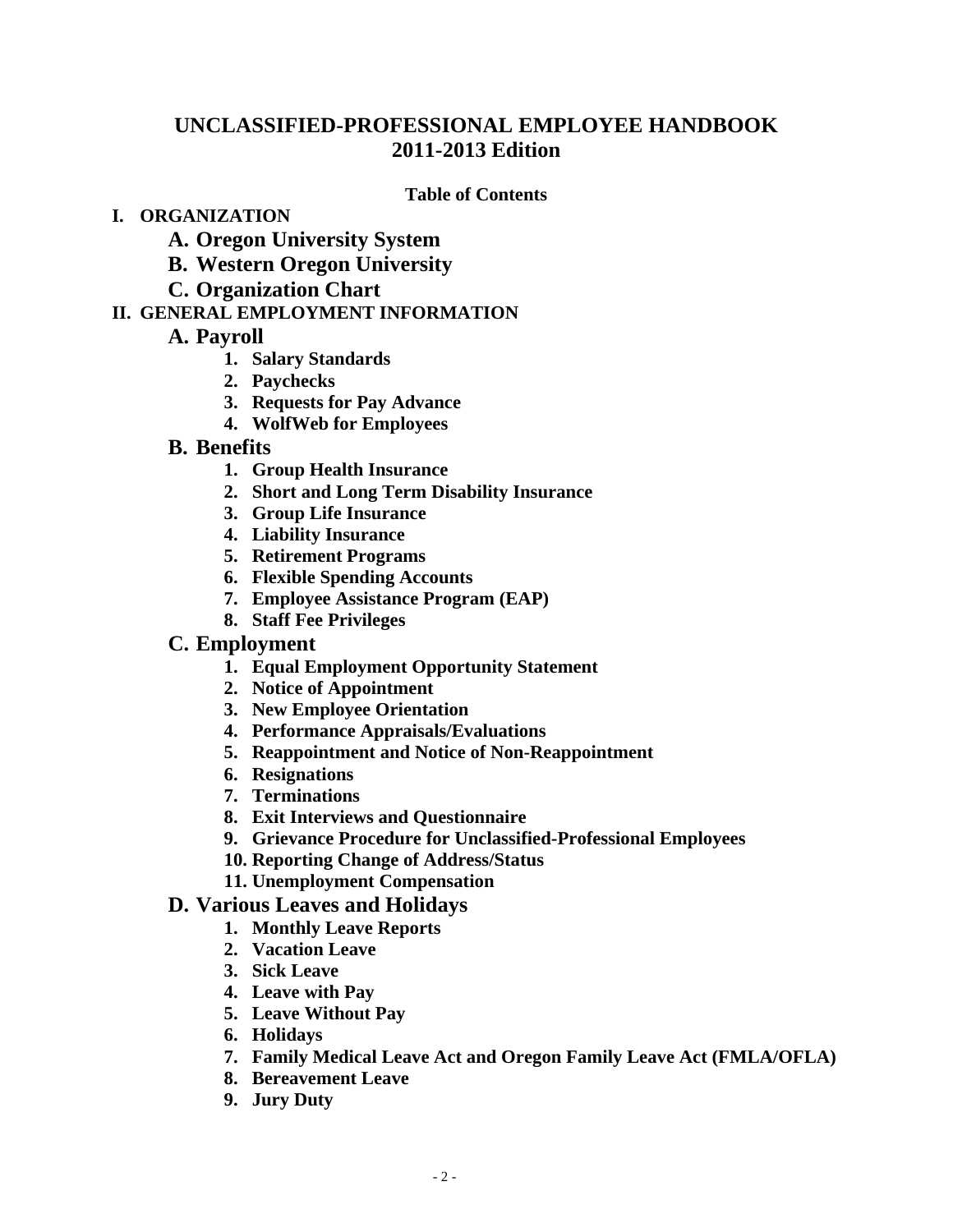## **10. Military Leave**

# **III.ADMINISTRATIVE INFORMATION**

- **A. Official Personnel Records**
- **B. Identification Cards**
- **C. Keys**
- **D. Mail Service**
- **E. Motor Pool**
- **F. Notary Public**
- **G. Parking**
- **H. Purchasing**
- **I. Surplus Equipment, Furnishings and Supplies**
- **J. Travel Regulations**
- **K. University Facilities**
- **L. Art Exhibits**
- **M.Campus Recreation and the Health & Wellness Center**
- **N. Werner University Center**
- **IV.HEALTH AND SAFETY**
	- **A. Campus Public Safety and Security**
	- **B. Closure of Campus (Hazard Conditions/Inclement Weather )**
	- **C. Job-related Injuries or Illnesses**
	- **D. Environmental Safety**
- **V. OTHER POLICIES, REGULATIONS AND INFORMATION**
	- **A. Equal Employment Opportunity and Affirmative Action Policy and Plan**
	- **B. Consensual Relationships Statement**
	- **C. Discrimination and Sexual Harassment**
	- **D. Gifts and Bequests**
	- **E. Alcohol and Drug Free Policy**
	- **F. Employee Responsibility to Adherence to University Regulations**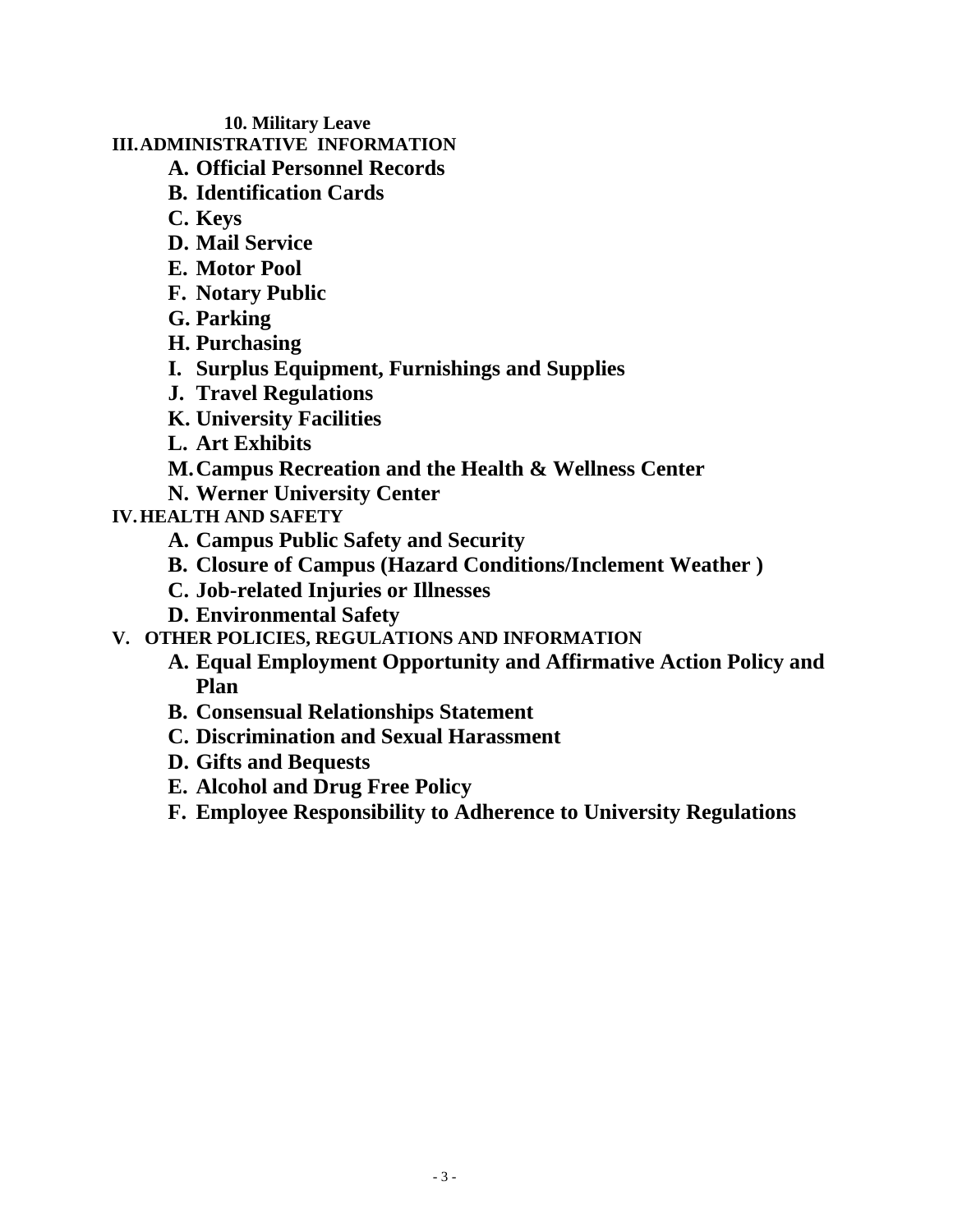# **UNCLASSIFIED-PROFESSIONAL EMPLOYEE HANDBOOK**

# **ORGANIZATION**

#### **OREGON UNIVERSITY SYSTEM**

OUS includes all state-supported higher education beyond the community college level. Members, besides WOU, are Oregon State University, University of Oregon, Portland State University, Southern Oregon University, Eastern Oregon University, and Oregon Institute of Technology. The State Board of Higher Education governs OUS. The governor appoints the board members with confirmation by a legislative committee on appointments.

The chief administrative officer of the Board is the Chancellor, through whom institutional Presidents are responsible to the Board. The Chancellor administers several centralized functions of OUS, including high school relations, personnel, libraries, budget, facilities, planning, and academic affairs.

General policies of OUS are contained in the OARs. The OARs contain pertinent state laws, bylaws of the State Board of Higher Education, and policy-establishing excerpts from official board minutes including regulations governing areas such as classification, compensation, and conditions of service.

#### **WESTERN OREGON UNIVERSITY**

WOU is a regional public liberal arts university offering both graduate and undergraduate degrees in teacher education and the liberal arts and sciences. While it serves students throughout Oregon, the student body comes predominantly from the Willamette Valley and the coastal areas of Oregon.

The university is organized into two colleges: the **College of Liberal Arts and Sciences** with divisions of Business/Economics, Computer Science, Creative Arts, Humanities, Natural Sciences and Mathematics, Psychology, and Social Science; and the **College of Education** with divisions of Teacher Education, Special Education, and Health/Physical Education. The College of Education also administers the Regional Resource Center on Deafness and the Office of Field Services.

The University is further structured to include the, Vice President for Student Affairs, Director of University Advancement, the Executive Vice President for Finance and Administration, Provost & Vice President for Academic Affairs, and the Athletic Director. Each of these positions report directly to the President and are responsible for numerous departments under their purview.

The College of Liberal Arts and Sciences, the College of Education, and the Library and Media Services are housed under the Office of the Provost, and constitute the academic components of the University. Direct academic support services are provided by other units organized under the Office of the Provost which include the Academic Advising and Learning Center; Center for Teaching and Learning; Division of Extended Programs; Office of the Registrar; Teaching Research Institute; Writing Center; Graduate Studies Office; Honors Program; Study Abroad & International Exchange Program; and the International Students & Scholars Affairs.

The Executive Vice President for Finance and Administration provides leadership to the departments of Human Resources and Affirmative Action; Physical Plant Operations; University Computing Services; Business Services; Budget and Payroll; and, Campus Public Safety.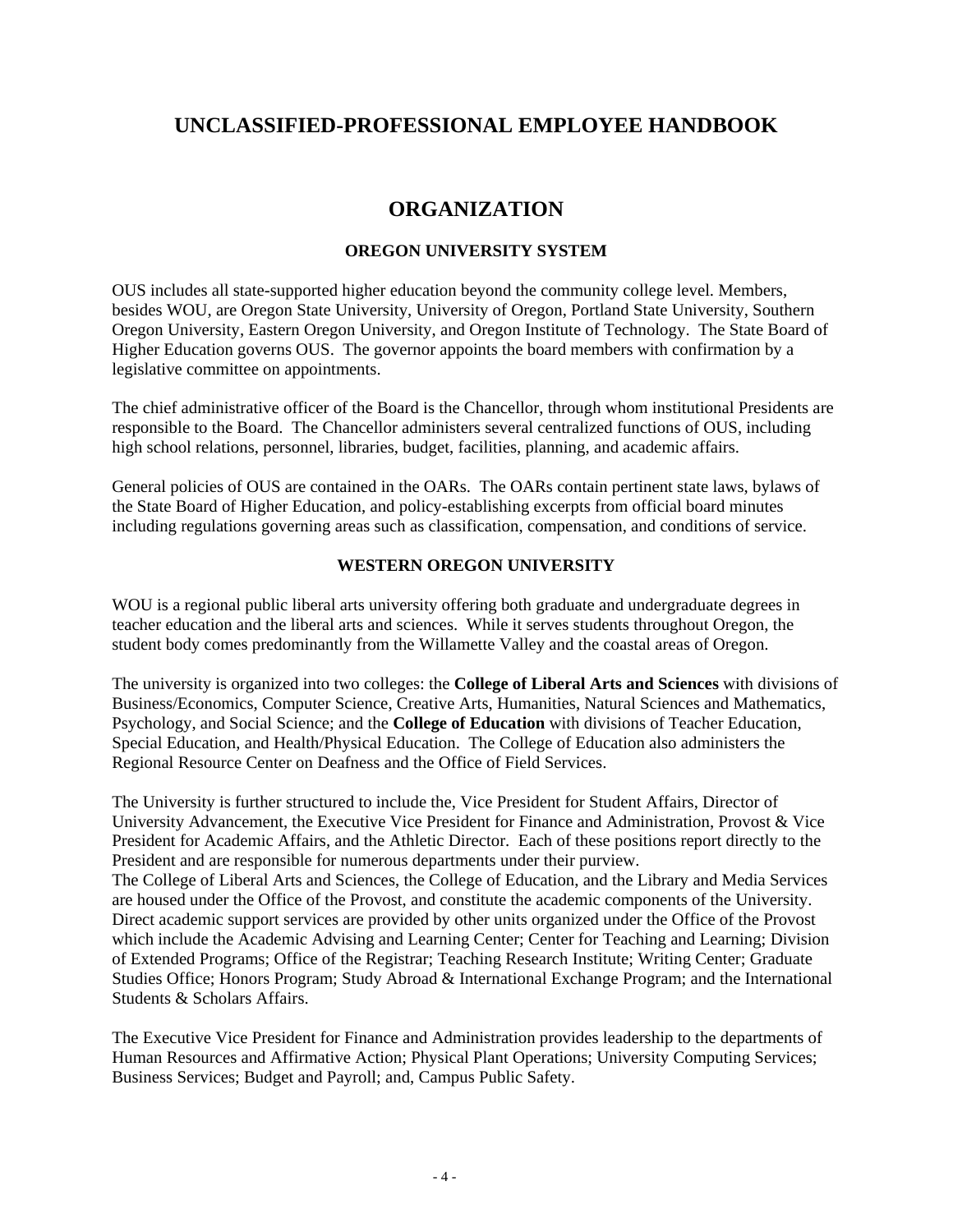The Vice President for Student Affairs oversees Campus Recreation; Health and Wellness Center, Upward Bound; Student Health and Counseling Center; Campus Dining; Multicultural Student Services and Programs; Disability Services; Service Learning & Career Development; Dean of Students and University Residences; Student Enrichment Program; Werner University Center; and Student Leadership and Activities Program.

The Director for University Advancement oversees the Annual Fund; Smith Fine Arts Series; Jensen Arctic Museum; Special Projects and Programs; Business Operations; Public Relations; Alumni Relations; and serves as Executive Director of the WOU Foundation.

See WOUs Organizational Chart here: https://wou.edu/president/university-organizational-chart

# **GENERAL EMPLOYMENT INFORMTION**

#### **PAYROLL**

#### **Salary Standards**

Overall the salary standard is no less than 85% of the national median for each position using institutional comparators: enrollment, budget, and mission. Experience, education, market, and length of service are also considerations.

#### **Paychecks**

Paychecks are available from the Budget/Payroll Office on the last working day of each month between 8:00 a.m. and 5:00 p.m. or may be deposited directly into a designated bank account for the convenience of the employee. Checks are deposited on the last working day of the month. Requests for mailing and direct deposit must be received in the Budget/Payroll Office, no later than the  $10<sup>th</sup>$  of the month that the transaction is desired. (There is a one-month pre-note waiting period for direct deposit transactions.)

Nine-month (academic year) employees hired on an annual contract are usually paid per standard extended contracts at the beginning of September, prior to academic year appointment (09/01–09/15) and the end of June after academic year appointment (06/15–06/30).

Nine-month employees have the option once each year during an open enrollment period in the fall to sign up for a 12-Month Pay Option Plan. This plan enables nine-month employees to spread a ninemonth appointment gross salary over a 12-month period from October thru September 30. Election to participate in the plan is irrevocable during the plan year once the employee has enrolled. If an employee terminates, the amounts accumulated year to date will be paid out in the next payroll period. No interest is paid on the amount withheld. Additionally, there is an option for 12-Month Pay. Employees can request that Human Resources set aside a percentage, or flat amount of their net pay each month, through a deduction plan into a savings account at the bank or credit union of the employee's choice. For additional information about either plan, contact Human Resources.

#### **Requests for Pay Advance**

A request for a payroll advance of up to sixty percent (60%) of accrued monthly salary to date of receipt may be made by submitting to the Director of Human Resources the appropriate form. The form must be completed by both employee and supervisor, no later than the Wednesday before the second and third Fridays of the month, which are the days payroll advance checks are available for pickup in the Payroll Office*.*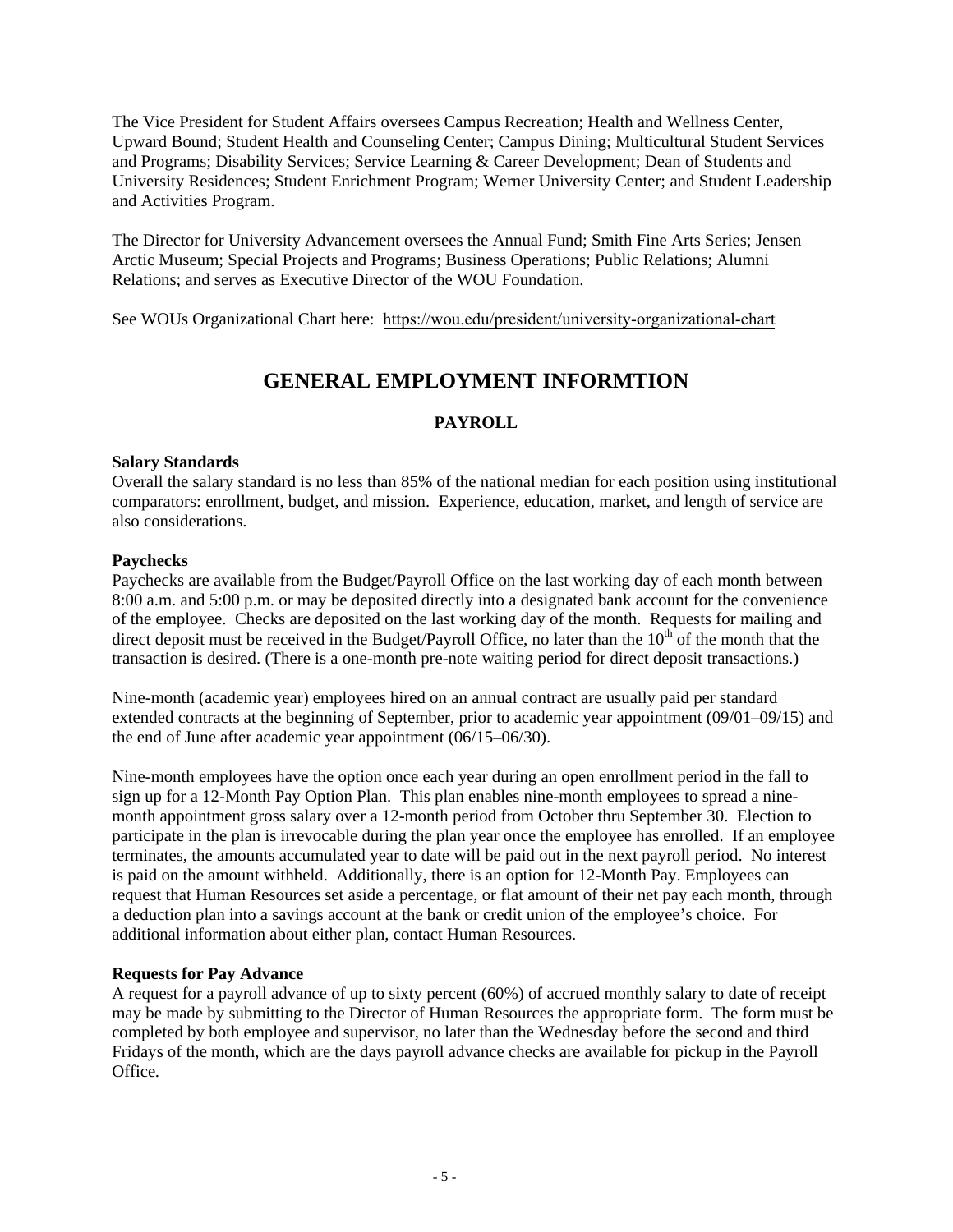#### **Wolf Web**

This is a means for employees to view their current benefits, deductions, payroll earnings, leave accruals and other personnel records. Accessing "WolfWeb" requires the employee Login using current Username and Password.

Contact the Office of Human Resources for any questions regarding WolfWeb for Employees.

#### **BENEFITS**

More information is available from the Benefits Manager in the Office of Human Resources Office on each of the programs listed below.

#### **Group Health Insurance**

Administrative staff members who have worked in excess of ninety (90) days, at an FTE of .50 or greater, are eligible for the benefits administered by the Public Employees' Benefit Board (PEBB). PEBB is a flexible benefits program in which the employee receives a designated contribution per month with which to purchase benefits. Unclassified employees receive a competitive benefits package that includes Medical and Dental coverage, \$5,000 basic life insurance, and access to a number of optional benefits.

New benefit-eligible employees may enroll for benefits online using PEBBs online benefit system. Please see the New Employee Benefits Information web page for detailed information about enrolling online or to print paper forms: https://wou.edu/hr/benefits/enrollment/

For assistance in choosing benefit plans, see the PEBB Summary Plan Description: https://wou.edu/hr/benefits/summary-plan-description/; or you can make an appointment to discuss benefit options with our Benefits Manager by contacting the Office of Human Resources.

#### **Short and Long Term Disability Insurance**

WOU offers unclassified employees an optional short-term disability plan, and long-term disability coverage. Disability insurance plans offer income protection during times when an employee in unable to work due to an injury or illness. Premiums are paid on a post-tax basis. Accidental Death and Dismemberment (AD&D) insurance is also available as an optional benefit for unclassified employees and family

#### **Group Life Insurance**

Also available through PEBB are life insurance, income protection and long-term care programs.

#### **Liability Insurance**

Unclassified-professional (administrative) employees are covered by OUS against any liability arising from carrying out assigned duties. This protection includes any necessary legal representation and costs.

#### **Retirement Programs**

Unclassified-professional (administrative) employees will have the option of choosing between two retirement plans after six full months of employment.

The Oregon Public Service Retirement Plan (OPSRP) and the Optional Retirement Program (ORP) are the two retirement programs available for professional staff. Currently the university contributes six percent (6%) of the employee's salary into the retirement plan of choice. At this time employees are not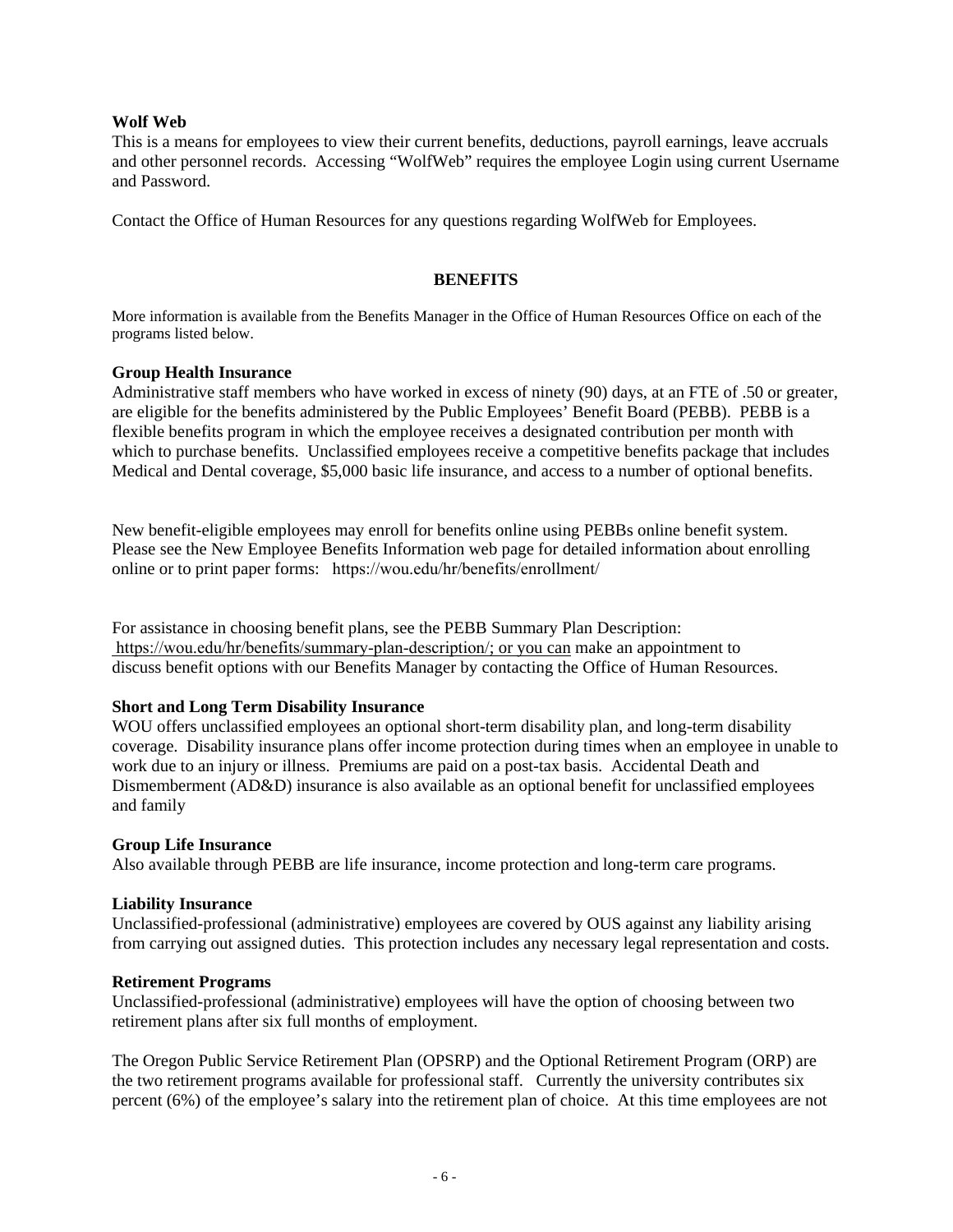eligible to contribute to these programs.

#### Supplemental Retirement Plans

Several tax deferred investment options are available that can provide supplemental retirement benefits. For a list of vendors and information on the deferred compensation program, contact the Benefits Office.

#### **Flexible Spending Accounts**

Any benefit eligible classified employee may establish a flexible spending account (FSA) to use pre-tax income to pay for eligible healthcare and dependent-care expenses. Employees may enroll in accounts within 60 days of initial date of hire, during Open Enrollment, or within 60 days of and consistent with a qualified status change. FSAs are "use it or lose it" accounts. If your expense is less than the amount that you deposit for the year you will forfeit the balance.

#### **Employee Assistance Program (EAP)**

Unclassified administrative staff that are benefit eligible have access to an Employee Assistance Program (EAP) contracted to Cascade Centers, Inc. The EAP can help with alcohol or substance abuse, marital discord, relationships at home and work, family and parenting problems, divorce adjustments, financial and legal concerns, stress and tension, job-related problems, chronic time loss, depression or anxiety, elder care, and grief and loss.

Confidential counseling is available free of charge for three sessions. Continued counseling is arranged through the employee's insurance carrier. Sick leave may be used for appointments. A brochure describing services is available through the Office of Human Resources.

Call 1-800-433-2320 and ask for the information line or visit http://www.cascadecenter.com/.

#### **Staff Fee Privileges**

Unclassified-professional administrative employees whose appointment is half time or more are eligible for the use or transfer of staff fees. Upon approval of the immediate supervisor and Human Resources, staff members or their dependent may register for up to twelve (12) credits per term.

#### **EMPLOYMENT**

#### **Equal Opportunity Employment Statement**

WOU is as an Equal Opportunity Employer, and is committed to providing equal opportunity in its recruitment, admissions, educational programs, activities and employment without discrimination on the basis of age, color, handicap, national origin, race, marital status, religion, sex or sexual orientation, or any status as protected by state or federal law.

#### **Notice of Appointment**

Unclassified-professional (administrative) employees are defined by OAR 580-020-0006. Upon accepting a position at WOU, the employee will receive a Notice of Appointment letter stating the specific terms and conditions of appointment to that specific position per OAR 580-021-0005. This letter will include: the Effective date of the appointment; a Description of the position offered; Job Title offered; the Duration of the appointment; any specific restrictions; compensation and other conditions specific to the position. An Unclassified Position Description will be provided to the employee upon appointment.

#### **New Employee Orientation**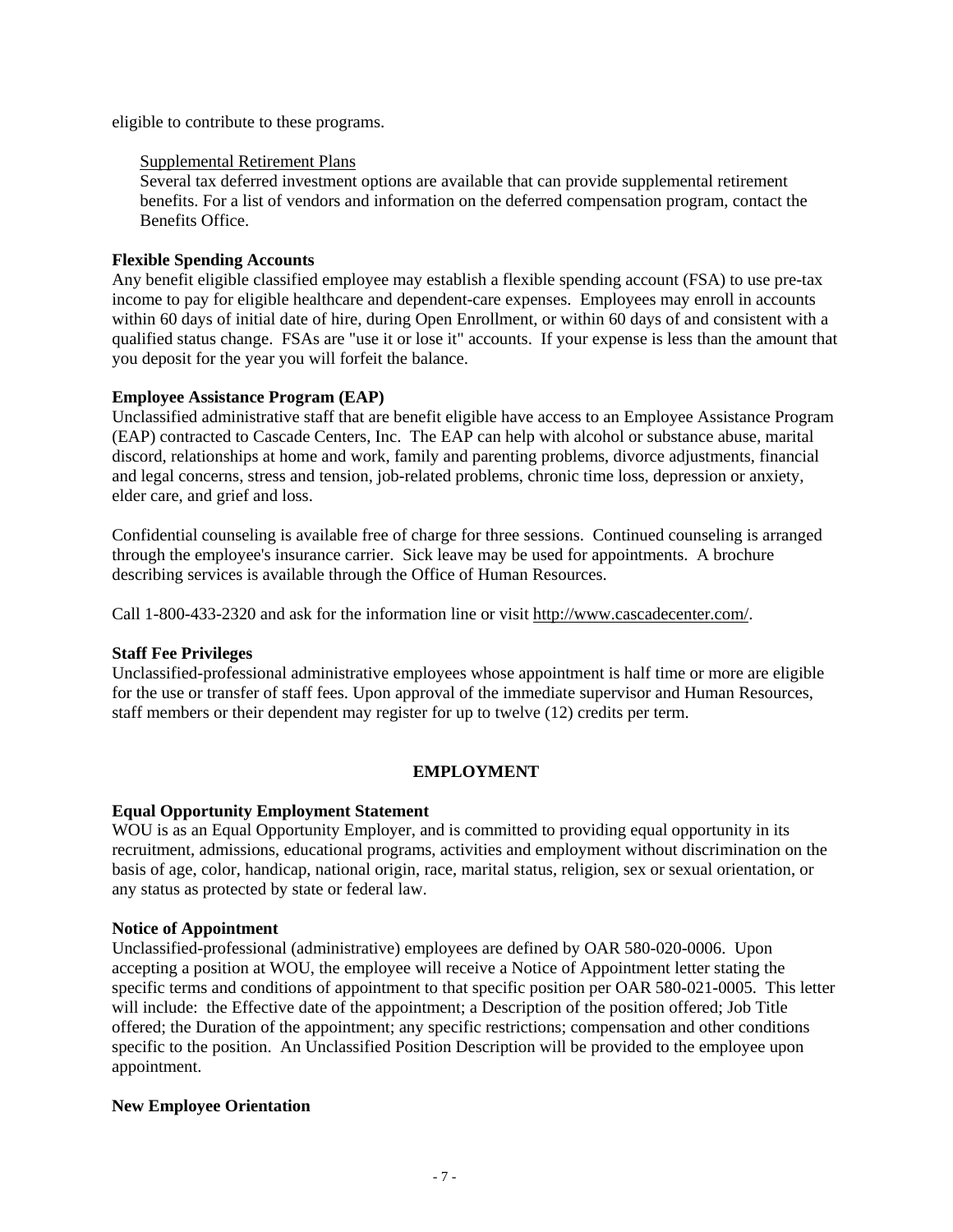All new unclassified-professional employees will attend a New Employee Orientation (NEO) Session upon starting their position with WOU. NEO Sessions are held once per month for eligible employees. As part of the NEO Session, unclassified employees will attend a presentation by the Administrative Support Council regarding purpose and representing Unclassified-professional employee issues to the University President.

#### **Performance Appraisals/Evaluations**

Each unclassified-professional employee shall be evaluated during the specified term using the formats and schedule as provided by the Office of Human Resources as required in their Notice of Appointment Letter.

#### **Reappointment and Notice of Non-Reappointment**

Unless a limited term of appointment or duration of employment has been stated, or previous notice of non-reappointment or termination has been given, all appointments will be automatically renewed on July  $1<sup>st</sup>$  each year. If a position is terminated, the employee will be given notice as required by OAR 580-021-0305.

#### **Resignations**

Resignations should always be submitted in writing to the immediate supervisor or the appropriate director or vice president or OAR 580-020-0300. The original written notification of resignation should be forwarded to the Office of Human Resources as soon as it is received and signed by the supervisor. Various offices on campus will then be notified. An exit interview is required and will be set up by the Office of Human Resources.

#### **Terminations**

Terminations can be either for cause or not for cause. (OAR 580-021-0310).

#### Termination Not for Cause

Termination not for cause is defined as any termination other than for cause as set forth in OAR 580- 021-0320. (OAR 580-021-0315).

#### Termination or Sanctions for Cause

Termination for Cause is a severance action by which the university ends its professional relationship with a professional staff member. Some (but not all) examples of what may constitute cause can be found in OAR 580-022-045. Sanctions for cause may include oral or written warning or reprimand, reassignment, suspension and termination. (OAR 580-021-0320)

#### **Exit Interview and Questionnaire**

An Exit Interview is offered to employees upon the resignation and is scheduled by the Office of Human Resources. There is also an Exit Questionnaire that should be completed by the resigning employee which is confidential and in reporting results, employee anonymity will be maintained. The information will not become part of the employee's personnel records. The information from the interview and form will give the University insight into turnover patterns, how working conditions and employee morale may be improved, and assist the University with long range planning. It is encouraged to answer the questions frankly. Information obtained during an Exit Interview or from the Exit Questionnaire in no way affects an employee's re-employment possibilities should he/she desire to seek employment again at WOU.

#### **Grievances for Unclassified Professional Employees**

Grievance must be submitted using the procedures described in OAR 574-10-065 through 574-10-070. Contact the Office of Human Resources for a copy or view them using the Human Resources web site.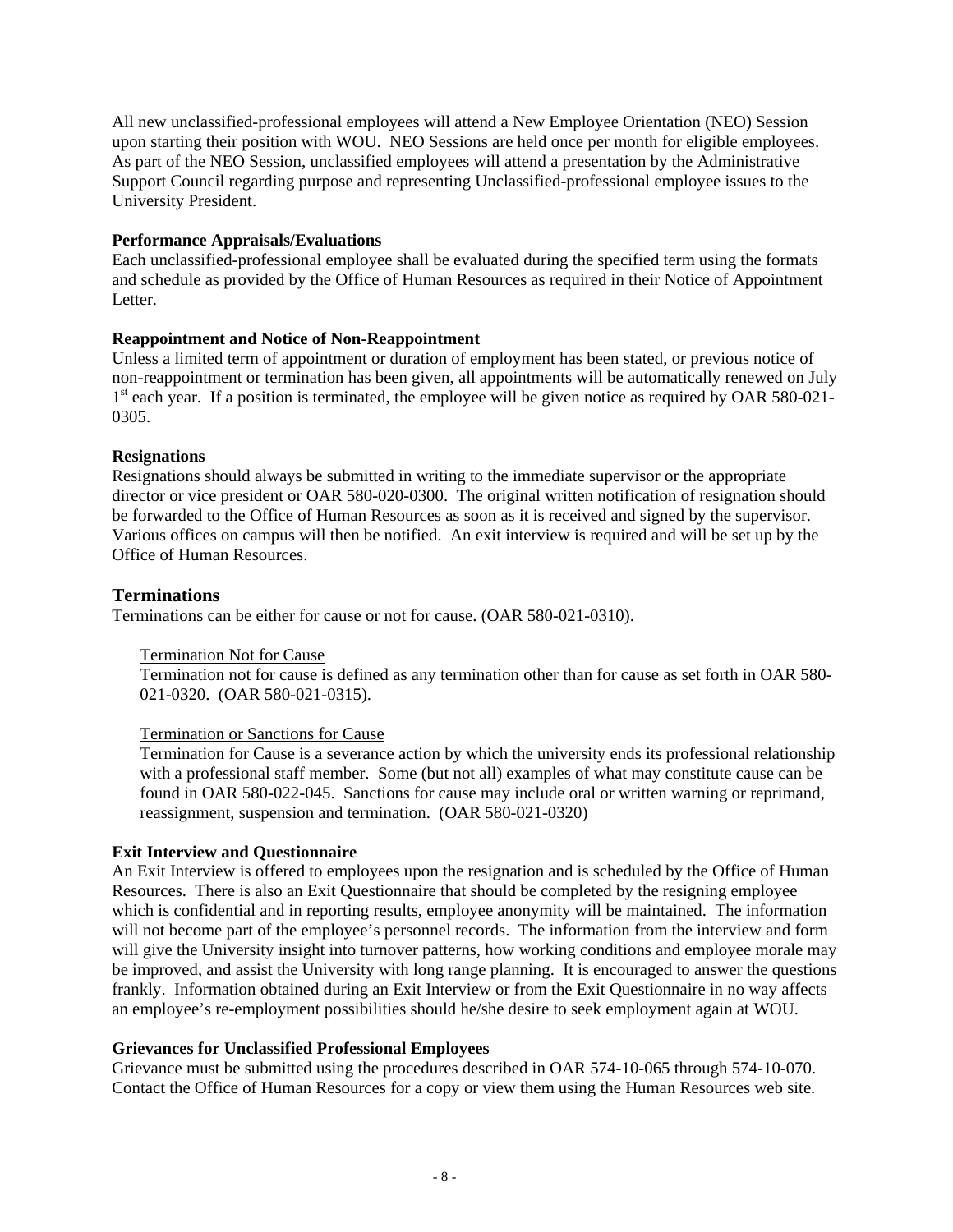#### **Reporting Change of Name, Address, or Status**

Unclassified employees are required to notify the Office of Human Resources anytime they have a change in their personal information such as a name change, a change in their home address or phone number, or a change in any other formal status that would have an impact benefit eligibility or tax status.

A change in home address or phone number can be completed online via WolfWeb. Once logged onto the system with their individual user name and password, address(es) and phone(s) may be updated under the Personal Information link.

A request to change your name must be in writing by submitting a completed **Name Change Form** to the Office of Human Resources which can be downloaded and printed after logging onto WolfWeb, and clicking the link under Name Change Information.

#### **Unemployment Compensation**

A claimant must initiate their own unemployment compensation claim at the nearest Oregon Employment Department's Unemployment Insurance Center at (503) 451-2400, or toll free at (877) 345-3484; or by filing their claim on the Online Claim System accessible from the Department's website: https://secure.emp.state.or.us/ocs4/index.cfm?u=F20200318A092711B12177867.3124&lang=E. The Oregon Employment Department determines eligibility of each staff member (including temporary hires) who separate from WOU employment. Note that employees with continuing nine-month contracts do not receive unemployment compensation for winter and spring breaks or during summer months.

A claimant must initiate their own unemployment compensation claim by calling the Oregon Employment Department's Unemployment Insurance (UI) Center at (503) 451-2400, or toll free at (877) 345-3484; or by filing their claim on the Online Claim System accessible from the Department's website: https:// secure.emp.state.or.us/ocs4/index.cfm?u=F20200318A092810B91607495.6421&lang=E

## **VARIOUS LEAVES AND HOLIDAYS**

#### **Monthly Leave Reports**

Leave reports are distributed to employees monthly and are due back to the Office of Human Resources on the first working day of each month. All vacation leave, sick leave and holidays taken during that month must be recorded.

#### **Vacation Leave**

Unclassified-Professional employees holding nine-month appointments do not accrue vacation leave. Those holding twelve-month appointments are entitled to vacation leave as follows:

- A new professional employee is eligible to use accrued vacation leave only after six (6) full calendar months of employment.
- Full-time employees will be credited with fifteen 15 hours for each full month of service with a prorated amount for those at .50 FTE and above.
- Vacation accrues on the last day of the month and is eligible for use the first day of the following month. It is to be used at the same rate accrued.
- Vacation days accumulate on the regular basis during the time a person is on leave with pay, but vacation leave does not accumulate during the time an employee is on leave without pay.
- Before taking vacation leave, an employee must receive prior approval from the employee's immediate supervisor.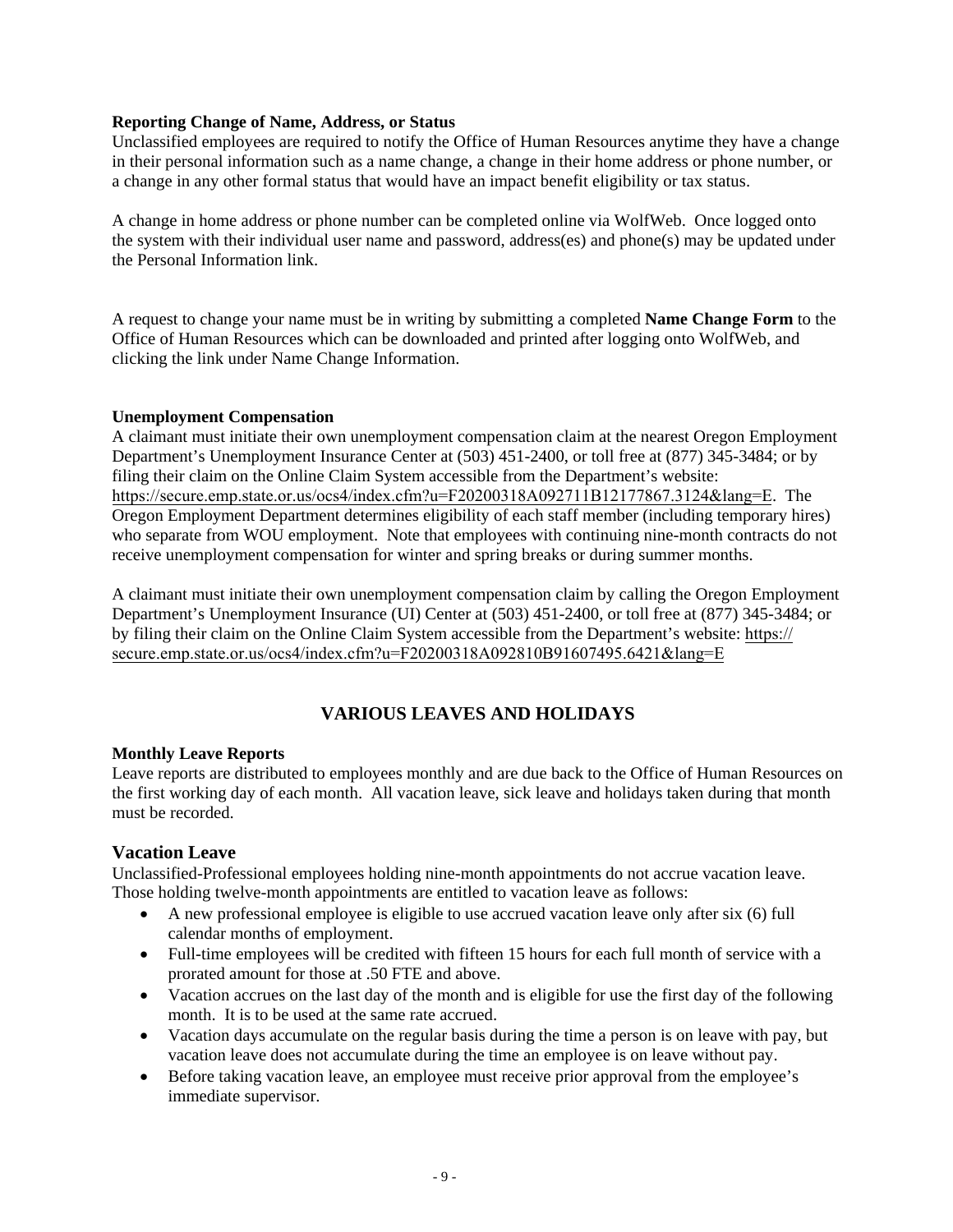• No employee may accrue in excess of 260 hours, and any accrued vacation leave in excess of this cap will be forfeited. The maximum number of hours that can be paid upon termination or transfer is 180 hours.

#### **Sick Leave**

Sick leave accrues on the first day of the month and is eligible for use the last day of the month for use during that month if desired.

Full-time professional staff will be credited with eight (8) hours of sick leave for each full month of service or two hours for each full week of service less than one month. Professional staff employed halftime or more will be credited a prorated amount. Sick leave is to be used at the same rate accrued. For each day of sick leave, eight hours must be reported or pro-rated, if employed less than full time. No credit is allowed, however, during periods of other leaves of absence. There is no limit on the amount of sick leave that can be accrued.

Unclassified-professional or Administrative employees may request to be on sick leave without pay. The university may require a physician's certificate to support the sick leave claim for any absence in excess of three (3) consecutive calendar days or for recurring sick leave use.

Professional staff with less than five hundred and twenty (520) hours of sick leave may "borrow" the difference between unused sick leave and 520 hours for qualified sick leave use. This provision is available once every seven years. (See OAR 580-021-0040 for more details.)

#### **Leave with Pay**

In some specific instances when WOU would be especially benefited by the activities of a professional staff member while absent on leave, it may continue to pay part or all of his or her salary. Rights based on continuous service may or may not accrue during the period of absence depending on the agreement made between the professional staff member and the university. Such arrangements can be made only with the approval of the president and should in no way be considered a professional staff right.

#### **Leave without Pay**

Leave without pay (LWOP) is available to professional staff when, for personal or professional reasons, a professional staff member finds it advantageous to be relieved of job-related responsibilities for a specified period of time. Such leaves are to be arranged for in advance and no credit based on length of service is accrued during the period of the leave. Any LWOP is to be reported by the supervisor to the Director of Human Resources by the 15th of the month affected.

#### **Holidays**

The following are paid holidays recognized by OUS and WOU: New Year's Day, Martin Luther King Day, Memorial Day, Independence Day, Labor Day, Thanksgiving Day, the day after Thanksgiving, Christmas Eve Day, and Christmas Day. Additionally, Unclassified-Professional employees usually receive a Special Day (formerly called Governor's Day) to be used in between Thanksgiving and New Years Day as approved by the supervisor.

#### **Family Medical Leave Act and Oregon Family Leave Act (FMLA/OFLA Leave)**

WOU is subject to two other types of medical leave entitlements for eligible employees: Oregon Family Medical Leave (OFLA), and the Federal Family and Medical Leave Act of 1993 (FMLA). These leave entitlements are administered by the Office of Human Resources. Contact the Office of Human Resources for specific information regarding eligibility and approval of this leave entitlement.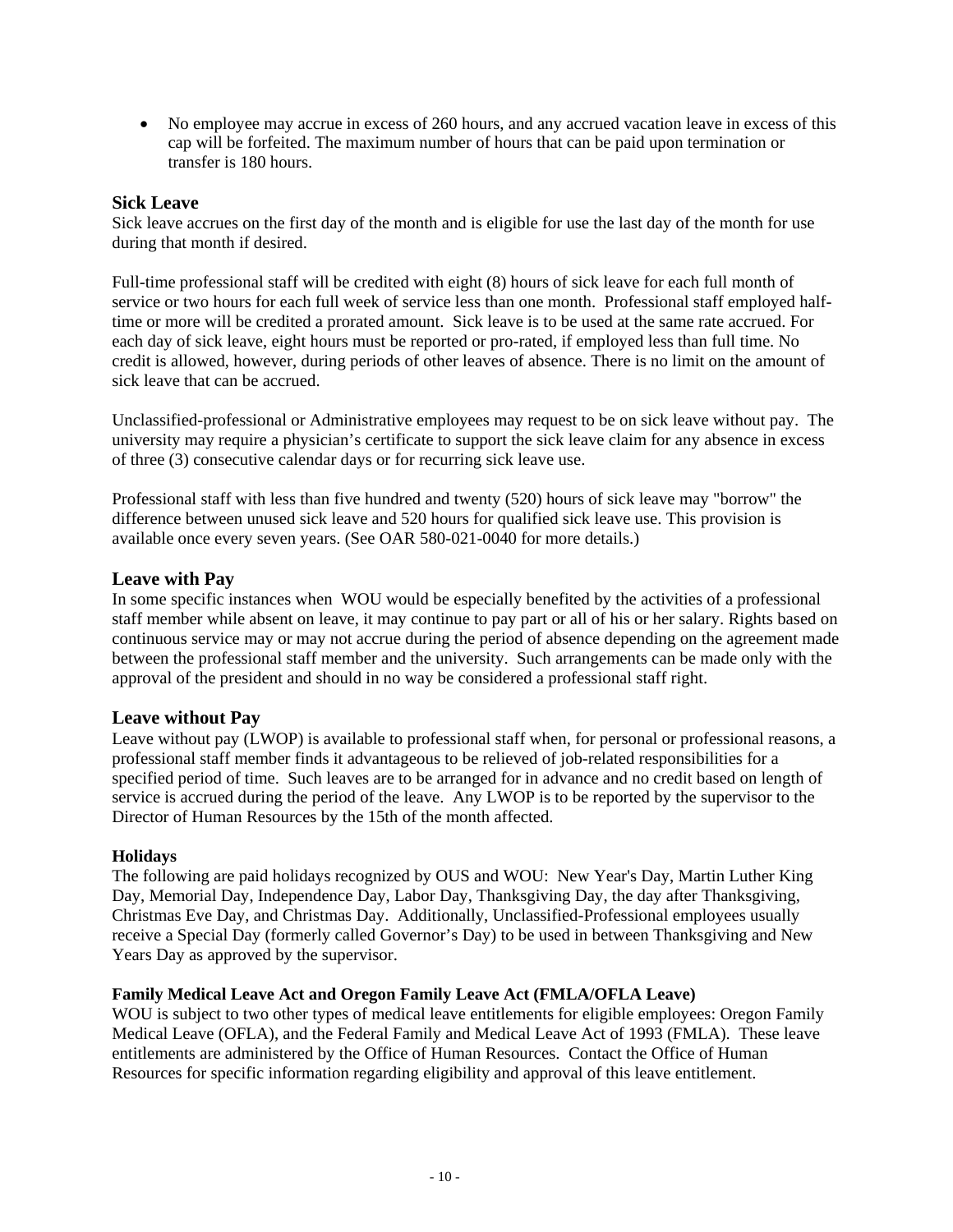Unclassified employees may use sick leave or other forms of accrued paid leave in conjunction with approved FMLA/OFLA leave.

#### **Bereavement Leave**

Professional staff must use earned sick leave for any period of absence from service where the employee's presence is required because of death in the employee's or their spouse's immediate family (parents, spouse, children, brother, sister, grandmother, grandfather, son-in-law, daughter-in-law, or another member of the immediate household).

#### **Jury Duty**

The university recognizes an employee's obligation to serve on jury duty when requested; such time is granted as leave with pay. Workload may make it necessary for the university to ask that the employee postpone their obligation to a different time. Any payment that the employee receives for serving jury duty belongs to the employee.

#### **Military Leave**

Any unclassified employee with an appointment of .5 or greater who is a member of the state of national guard or the reserves of the United States armed forces shall be granted a leave of absence for the duration of any official call to emergency duty or to the annual training period.

# **ADMINISTRATIVE INFORMATION**

#### **Official Personnel Records**

Personnel records for Unclassified-Professional or Administrative employees are maintained by the Office of Human Resources. These files include the individual's original application form for the position, Employment Authorizations, a position description, performance evaluations, copies of any official employment actions or letters, and monthly time sheet and leave request forms. These official employee personnel files are considered confidential, and accessible on a need to know basis. Unclassified employees may inspect their own official personnel file upon request with reasonable notice to the Office of Human Resources.

Unclassified-Professional employee supervisors may keep records and/or anecdotal notes on subordinate unclassified employees, and are maintained under conditions that ensure the integrity and safekeeping of those files.

#### **Identification Cards**

Identification (ID) cards are issued to all staff at the time of hire. One of the primary uses of the card is as a library check out authorization and transactions through the Business Office (such as paying for Parking Permits ordered online). It also serves as identification for certain services and events on campus. Pictures for new employee ID cards are processed in the Office of Human Resources. Stickers for each new school year are also available in the Office of Human Resources.

#### **Keys**

Where applicable, each professional staff member receives a key to their office and, at the discretion of the authorizing official, to the building in which the office is located. Requests for keys are made through the department head or the building authorizing official. Keys are checked out at no charge through the Campus Key and Lock Services Shop located at the Physical Plant.

Keys are not to be duplicated and are to be returned to Campus Key and Lock Shop when they are no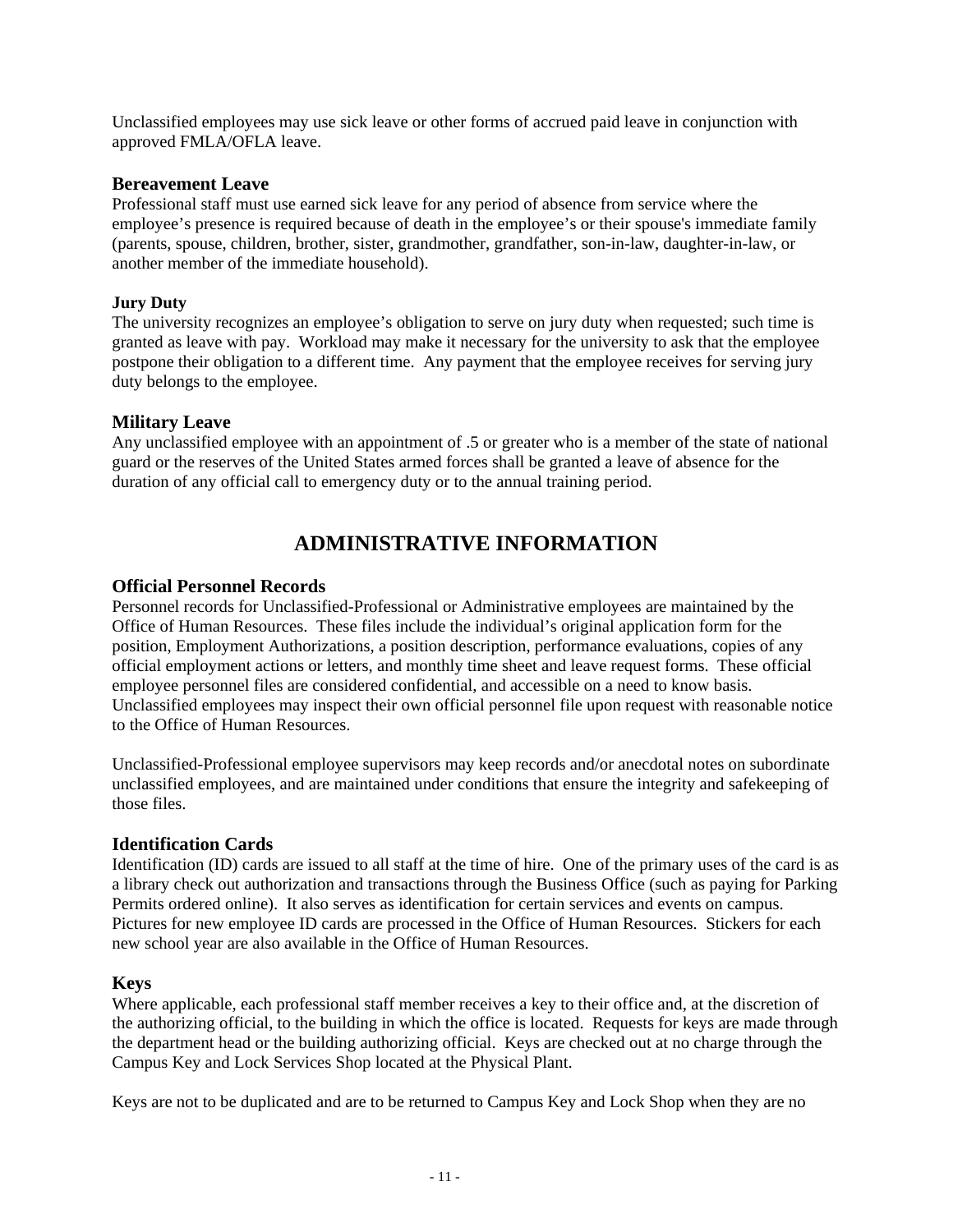longer needed. Keys are numbered and tracked to each individual and an inventory of all keys is made each spring. In case a key or keys are lost, University Public Safety should be notified immediately. Anyone who loses a key will be charged a key loss penalty in relation to the key type.

#### **Mail Service**

Mail service is provided to the campus by the Mailroom located in the Physical Plant. Mail is delivered to the various departments and offices daily. Outgoing mail is picked up at the same time. Institutional letters and packages destined for the U.S. mail will be metered in the mailroom and the cost charged to the appropriate accounts. The Mailroom is not equipped to sell postage stamps or handle personal packages. The use of the campus mail service for personal, business, solicitation, or political purposes is expressly prohibited. *We do receive personal packages if the recipient is willing to pick them up.*

Mail destined for other state institutions, agencies, and offices in the Willamette Valley (including Portland) should be marked "Shuttle" as the cost is substantially less than through the U.S. mail.

Mail intended for individuals or offices on campus should carry sufficient identification for easy handling (first and last name or department). Campus mail should be sent in used envelopes both for easy identification and as a cost-cutting measure.

Mail can be taken directly to the mailroom if holding it until the next day's pickup would mean too much delay. Call the mailroom for current mailing deadlines.

#### **Motor Pool**

State cars are available to university staff for institutional purposes through the State Motor Pool located in Salem. Authorization for use of a car comes from the individual or office responsible for the account to which the cost is to be charged. Reservations should be made in advance to assure availability. *A charge card from the State Motor Pool must be applied for and "in-hand" before a vehicle will be issued.*

The use of a Motor Pool vehicle is an alternative for all regularly scheduled duties that are part of a job assignment. Employees of WOU will not be reimbursed for private car mileage incurred as part of their regularly scheduled duties, unless they have completed the authorization process through Public Safety.

It should be noted that state regulations explicitly forbid any use of state cars for personal purposes and insist that good driving practices be followed including observing the speed limit. Anyone planning to do personal business while away from campus, e.g. attending a conference, should use their personal vehicle rather than a state car. *(There are instances when on an overnight trip that a state vehicle can be used for personal purposes.)*

#### **Notary Public**

The services of a notary public are provided for faculty and staff through the Offices of Human Resources and the Vice President for Finance and Administration. Please call to make an appointment.

#### **Parking**

WOU requires parking permits on all vehicles using campus parking areas. Guests may be supplied with one-day free permits available from each office. Parking permits include the following services: vehicle assistance, which includes battery jumps, some vehicle unlocks, flat tire assistance, and gas can loan. Permits may be ordered online through WolfWeb and purchased at the Cashier's Window of the Business **Office**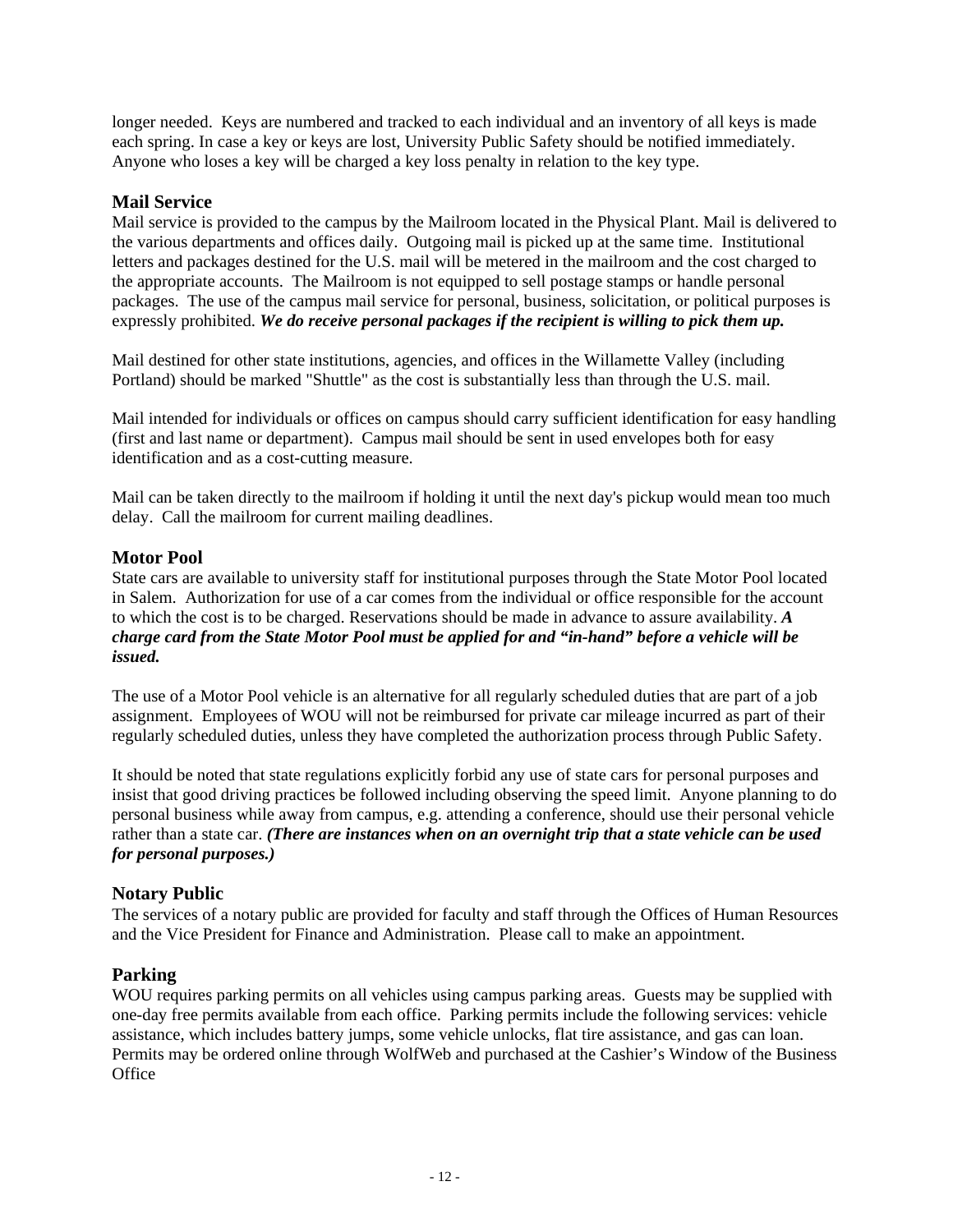Parking regulations are enforced is 24 hours per day, seven days a week. The most common violations are no permit, expired meters (Monday thru Friday), 'permit' parking at meter without paying meter, and improper display of permit.

#### **Purchasing**

Purchases to be paid for from a university account must be authorized by purchase orders signed electronically by department or office heads and a business administrator. Vendors who accept purchases made without proper authorization may be directed to look to the purchaser for payment. For more information contact your supervisor.

All office supplies must be ordered through the department. Ask the department director or designated person about the procedure. Note that when purchasing office supplies directly from the bookstore, there is a special form which must be signed, giving authorization for the purchase and the account number to be used.

#### **Surplus Equipment, Furnishings and Supplies**

Both university policy and state law provide that the sale or disposal of any university property must be processed according to the procedures developed by the state for such purposes. Authorization for disposal either by sale or by gift rests with the Vice President for Finance and Administration. Any person who makes an unauthorized disposal is committing an unlawful act and may be subject to prosecution and disciplinary action. For additional information, contact the Stores Office at the Physical Plant.

#### **Travel Regulations**

The regulations below are only partial. For additional details, particularly in matters such as meals and lodging, contact the department head or Business Services.

#### In-State Travel

Travel within Oregon on university business is authorized by the administrator for whose department the travel is being done. Meals may be authorized when the activity or program requires the presence of the professional staff member at the meal, or when the activity or program requires an overnight stay.

#### Out-of-State Travel

All travel outside the state of Oregon on university business, which is to be paid for in part or in whole by other than personal funds, is considered out-of-state and requires an Out-of-State Travel Authorization. This should be submitted to the department or office administrator at least two weeks prior to the beginning of the trip. The president must approve all out-of-state travel.

#### Reimbursement for Travel Expenses

To receive reimbursement for mileage or other authorized expenditure for travel, complete a Travel Reimbursement Request Form following the trip. If funds are needed in advance of the travel, submit a travel advance application at least one week in advance.

#### **University Facilities**

Professional staff members may use their offices or other university facilities to carry out a variety of professionally-related activities beyond those specifically assigned to them. They may also, upon request, use meeting rooms and other physical facilities for professionally related groups, subject to availability and prevailing university policies.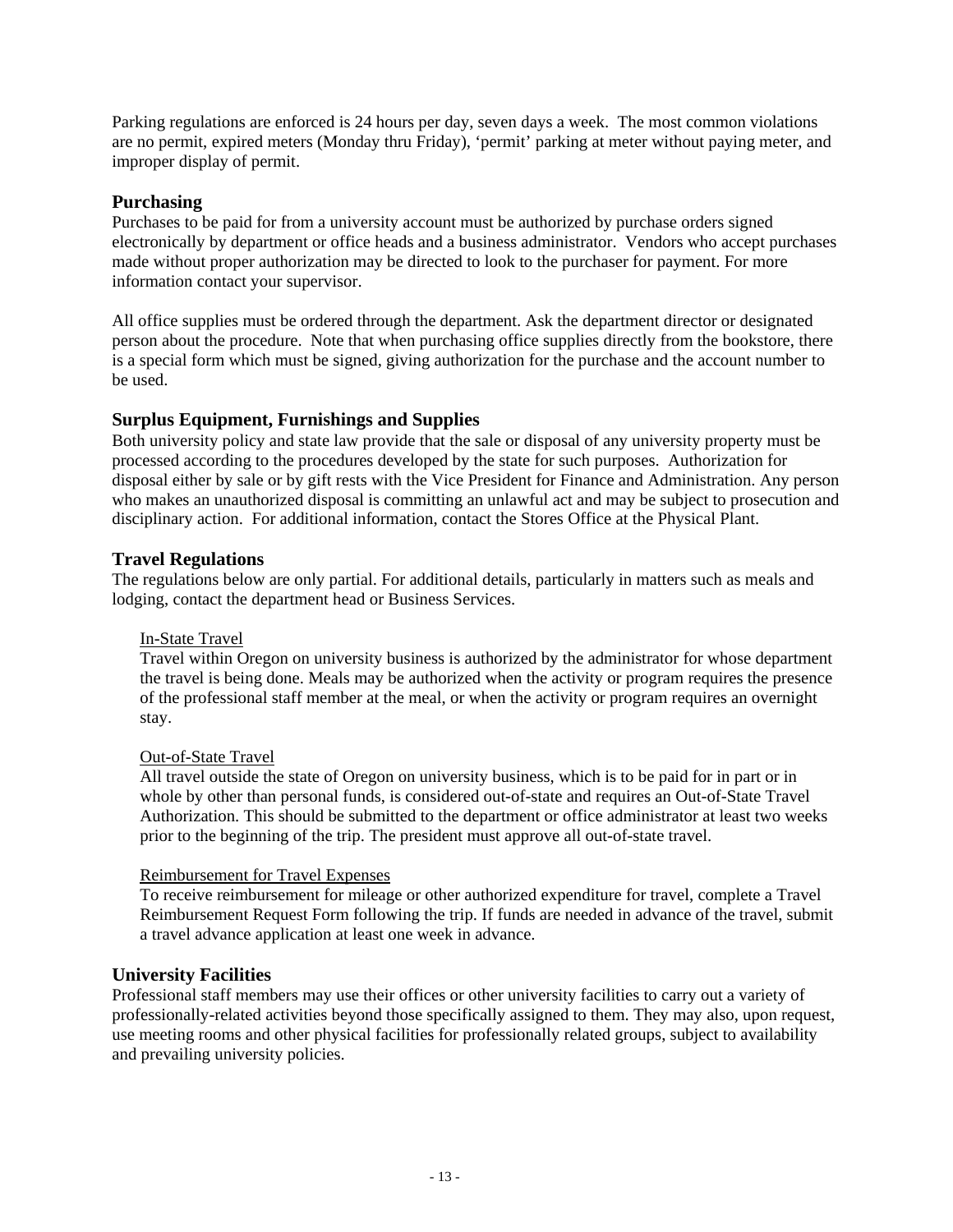#### **Art Exhibits**

The Campbell Hall gallery holds six exhibitions during the academic year and one in the summer. In the spring, the annual juried student exhibition showcases the high caliber of sculptures, ceramics, prints, paintings, drawing, and graphic design produced in the art department during the year. There are also various exhibits displayed in Hamersly Library.

#### **Campus Recreation and the Health and Wellness Center (HWC)**

Recreation facilities are located in the Health and Wellness Center (HWC) and the Aquatic Center, and available for use by University employees and their families on a regular basis with purchase of appropriate membership passes. The outdoor facilities (track, tennis courts, Frisbee disc golf course) may be used without charge.

Unclassified employees and dependants may purchase a HWC staff pass at the Cashier's Window in the Administration Building. Membership costs for a HWC Staff Pass is \$78 per term (\$36 per summer term) for an individual pass, with online payment through WolfWeb.

The HWC coordinates a number of recreational programs available to classified employees and dependents: Aquatics, Fitness, Informal Recreation, the WOU Triathlon, and includes Intramural Sports, Outdoor Programs and Club Sports. Staff and spouses of staff are eligible to participate in the Intramural Programs (spouses may only play in CoRec leagues on teams with their spouse) or participate in Campus Recreation Outdoor Program events. Additional fees may be required to for Outdoor Program trips or events.

More information may be obtained from the Campus Recreation Office at (503) 838-8513 or the Wolverton Pool at (503) 838-8860.

#### **Werner University Center**

The Werner University Center serves as the community center for the faculty, professional staff, classified staff, students, alumni, and guests of the university. Services are available such as scheduling of meeting rooms, catering, stamps, ATM bank machines. A number of student affairs offices are located in the building. The bookstore is also located in the Werner University Center.

#### Food Services

Food service areas feature specialty items such as espresso, deli sandwiches and daily specials.

#### Scheduling of Facilities

All activities other than classes must be scheduled through the facilities coordinator in the Werner University Center/Student Leadership and Activities. No commitments for space and services are to be made to anyone until approval has been received from the coordinator.

# **HEALTH AND SAFETY**

#### **Campus Public Safety and Security**

The Campus Public Safety Department serves to ensure a sense of safety and security with the University community by providing an environment in which students, faculty, staff and visitors can openly learn, teach, study, work, and live. Campus Public Safety Officers are professionally trained WOU employees that honor the individual dignity, diversity, and civil rights of students, staff and faculty alike while administering the public safety and security policies of WOU.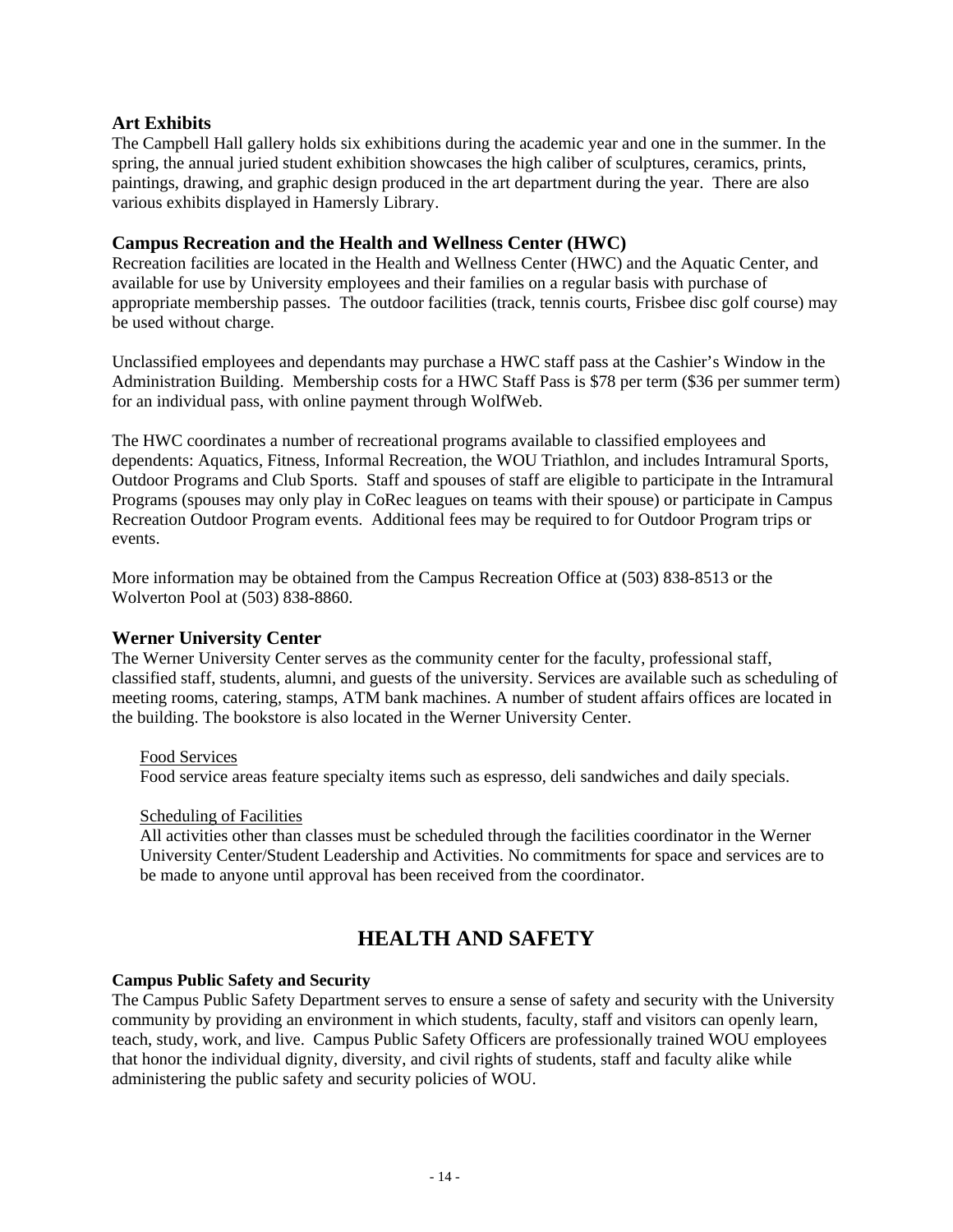Campus Public Safety Office provides campus patrol and escort, incident response, parking patrol and citations, and assistance to staff and students with building access or vehicle problems.

#### **Closures of the University (Hazard Conditions/Inclement Weather)**

Announcement of cancellation of classes because of an emergency involving a hazard to the health or safety of students or staff or because of inclement weather conditions will be made over area radio and TV stations, on the WOU Web Page, and through the WOU Alert System. The most likely cause of closure is hazardous weather conditions that make any travel dangerous.

WOU may close during the course of the day, if conditions warrant, allowing students and staff to return home safely. Should WOU close, it will not reopen until the following day. The decision to close will be made by the President or the President's representative. For more information see the Inclement Weather Policy and Inclement Conditions contract provisions.

#### **Job-related Injuries or Illnesses**

Unclassified/Administrative employees must report all incidents or injuries to your supervisor as soon as possible or at least before leaving your work location. The supervisor must fill out the Occupational Injury Report (also referred to as the Supervisor's Report) within 24 hours of any incident.

All employees of the University are covered under the Worker's Compensation Act through SAIF Corporation. In addition to the Occupational Injury Report form, if a work-related injury or illness involves treatment by a physician, a Workers Compensation Form (801) must be filled out and signed by both the employee and the supervisor. This form must be brought to the Office of Human Resources within three working days of the incident.

All job-related injuries and/or illnesses resulting in treatment by a physician, requires a written release to return to work from the treating physician.

It is the responsibility of the employee to keep their supervisor advised at all times regarding their medical condition and return-to-work status. When an employee is released for regular or modified work, they must present the written release to their supervisor and report to work as directed. A physician must authorize any and all time loss. It is the employee's responsibility to comply with all physical restrictions as prescribed by their treating physician.

Contact the Office of Human Resources with any questions or concerns regarding on-the-job injuries; and any release to return to modified work with specific medical restrictions.

#### **Environmental Safety**

It is particularly important that all university staff and students comply with the following rules that are part of the State of Oregon fire codes:

- Smoking in areas posted "No Smoking" is prohibited. ----
- Burning of candles inside a campus building is prohibited by law except under certain specific conditions. Contact the Public Safety for more information.
- No ungrounded, zip-type extension cords are to be used. When found, these dangerous ungrounded cords will be confiscated and the violation reported to the proper department head. Three-wire UL approved extension cords are permissible for short runs and temporary use (24 hour maximum; longer use will also result in confiscation). Extension cords with internal breakers may be used with prior approval.
- No three-way or multiple tap devices of any kind are allowed.
- No tapestries or excessive paper wall coverings are allowed, unless they have been treated with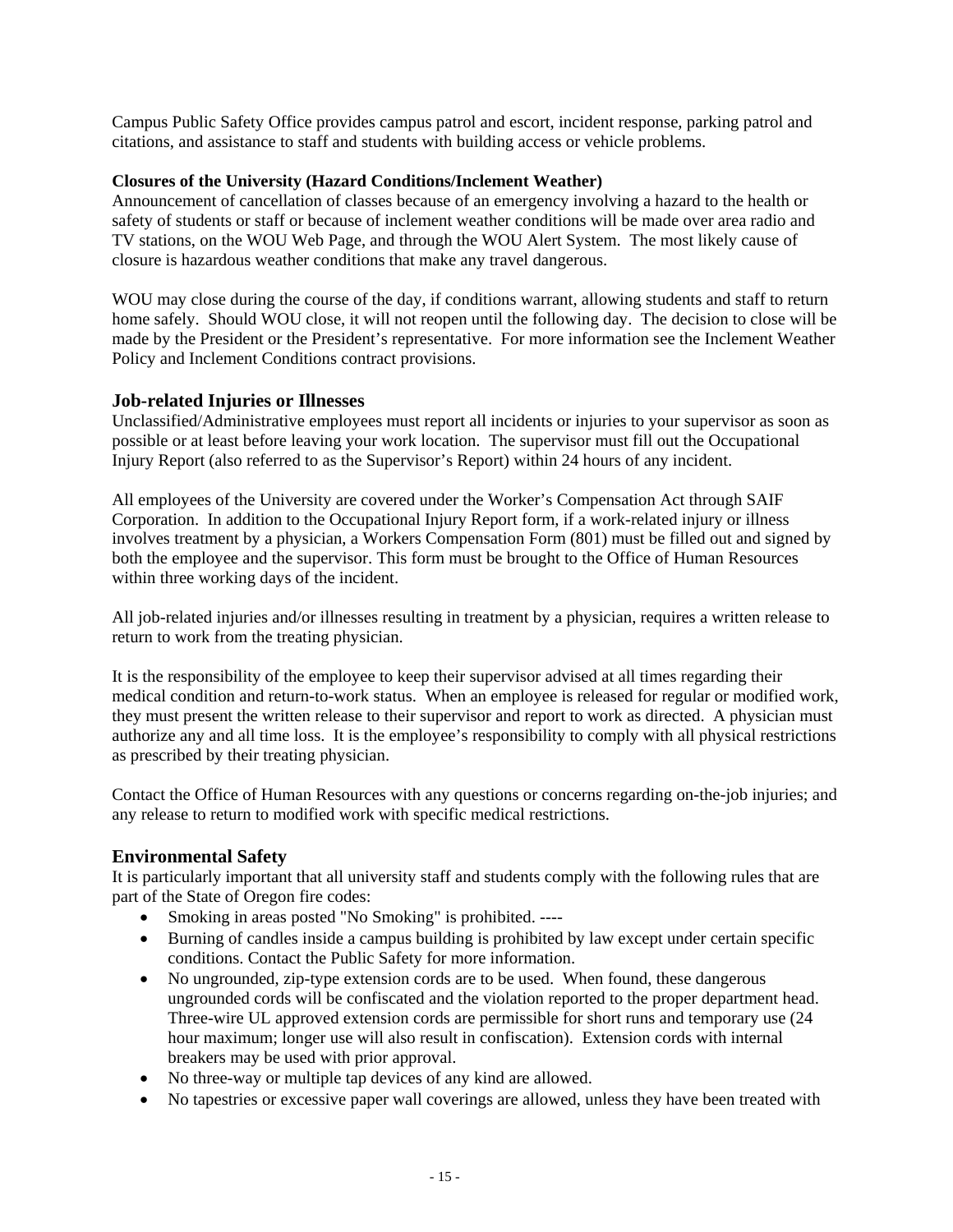an approved flame deterrent chemical and have received prior approval from the Environmental Safety Office.

- There should be no unnecessary or excessive "paper load" and no excessive storage of cardboard boxes.
- Do not block hallways or exits.

# **OTHER POLICIES, REGULATIONS AND INFORMATION**

#### **Equal Employment Opportunity and Affirmative Action Policy and Plan**

WOU is committed to providing equal opportunity in its recruitment, admissions, educational programs, activities and employment without discrimination on the basis of age, color, handicap, national origin, race, marital status, religion, sex or sexual orientation.

Affirmative action will be utilized to insure the complete implementation of the above policy. These action policies are to be brought regularly to the attention of all personnel. This action includes, but is not limited to, the following:

- Utilization of all sources of applicants to insure equal consideration of qualified individuals for all segments of the community;
- Equal consideration of all qualified employees in the areas of promotion, transfer, and training;
- Cooperation with authorized individuals responsible for administering federal and state laws and regulations in the areas of equal employment opportunity and fair employment practices; and
- Within institutional resources, provision of maximum opportunity to employees to enhance their skills to enable them to reach their full potential.

By implementing the above policies, WOU intends to utilize more fully the skills and potential skills of well-qualified individuals to the mutual advantage of the university and its employees. In achieving the objectives of these policies, WOU will periodically review the administration of the policies and, where deemed necessary, will implement changes to eliminate any possibility of illegal or improper discrimination against employees or prospective employees.

#### Affirmative Action

The first comprehensive Affirmative Action Plan for WOU, known as Oregon College of Education at the time, was written in 1975. The university readopted a plan in 1976, placing the affirmative action goals and policies into that document. The Affirmative Action Plan for WOU has been developed over several years and has involved cooperative efforts of professional staff, students, and administrators. The purpose of the plan is to insure that WOU has a program to facilitate equal employment opportunity as well as to review policies in terms of compliance with the various federal and state non-discrimination legislation.

#### Non-Discrimination Legislation and Orders

- Executive Order 11246, and any amendment
- The Vietnam Veterans Readjustment Assistance Act of 1974.
- Section 503 of the Rehabilitation Act of 1973.
- Title VII of the Civil Rights Act of 1964
- Equal Employment Opportunity Act of 1972.
- Equal Pay Act of 1963, as amended by the Education Amendments of 1972
- Age Discrimination in Employment Act
- ORS Chapter 659 and 659A
- The Civil Rights Act (Title VI)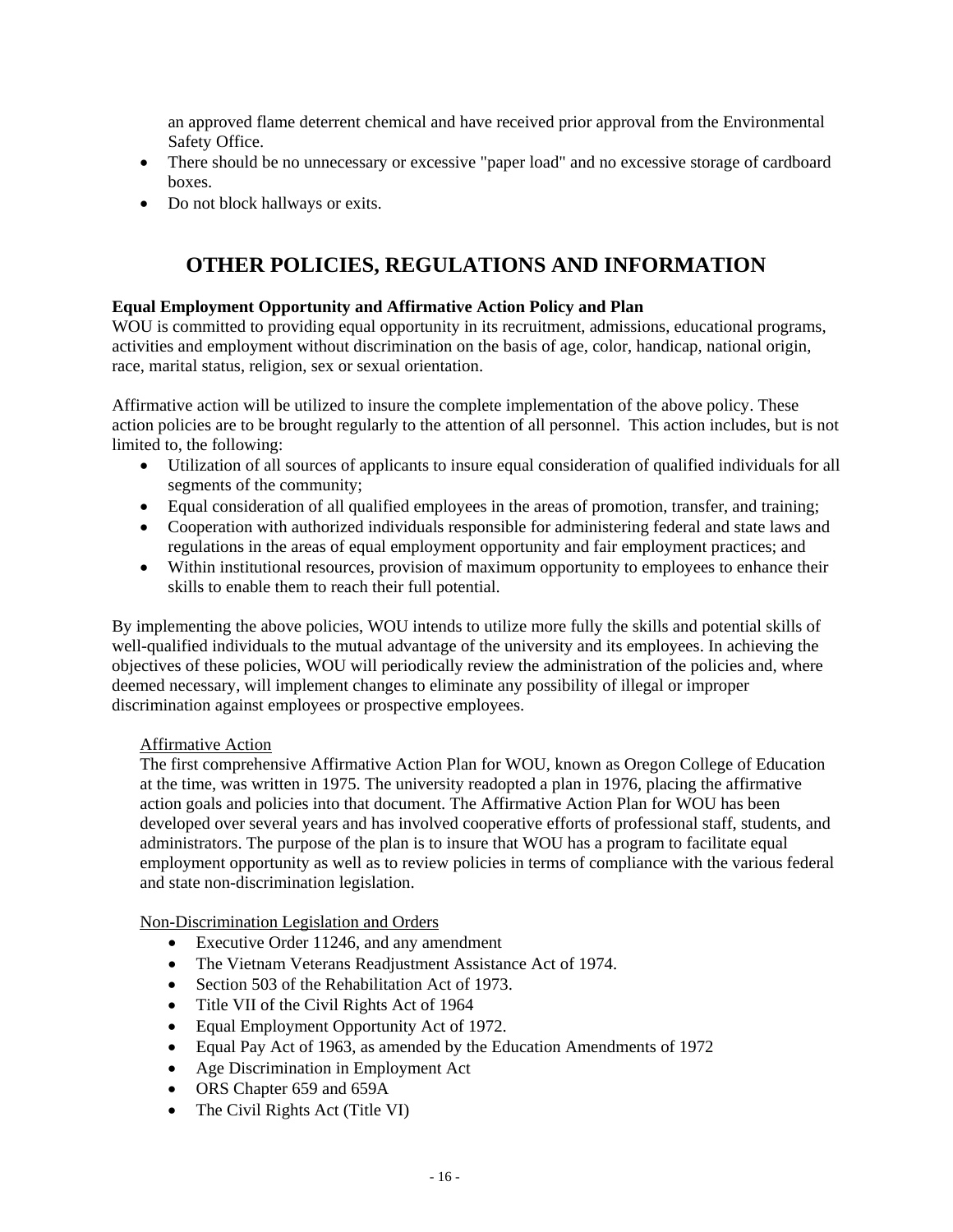- The Equal Education Opportunities Act of 1974
- And other applicable related Federal and State statutes, rules, regulations or policies.

#### Policy Regarding Affirmative Action

WOU emphasizes its commitment to the spirit of affirmative action and, by using the available data, has set down goals to correct any under-utilization. WOU intends to use the Affirmative Action Program, to provide equal opportunity in employment. A biennial update of availability and utilization serves to insure that the policies and practices of WOU are resulting in progress toward meeting the ultimate goals of equal opportunity. The success of the Affirmative Action Program depends upon the understanding and support of WOUs affirmative action policy, both the intent and procedures involved in its implementation, by the campus community.

WOU's plan for affirmative action includes the following action steps:

- A policy statement.
- Procedures for the internal and external dissemination of information concerning the plan to all concerned individuals and bodies.
- An assignment of responsibilities for implementation of the affirmative action plan.
- A utilization analysis consisting of a workforce analysis, job group analysis, and an availability analysis.
- The identification of problem areas, with the establishment of goals and timetables to overcome these problems.
- The establishment of programs to achieve the goals and objectives of the plan.
- Methods and frequency of monitoring and evaluation reports to identify successes and problems of goal achievement.
- Procedures for handling equal opportunity and sexual harassment complaints.
- Procedures for recruiting, hiring, insuring a harassment-free environment, and making reasonable accommodations for disabled employees.

#### Grievance Procedure for Discrimination Complaints

The university has established a specific procedure to be used in resolving complaints alleging discrimination on the basis or race, national origin, religion, sex, age, disability, marital status, or alleging sexual harassment. The grievance procedure is open to all employees, applicants, and students, except as stated in collective bargaining agreements of the Oregon Public Employees Union and the American Federation of Teachers, or the OAR 580-15-090. *et seq.*

#### Implementation of the Plan

The president of WOU has ultimate responsibility for the Affirmative Action Program of the university. By appointment of the president, the affirmative action officer (AAO) is responsible for coordinating the implementation of the program. The Vice President for Finance and Administration, after conferring with the AAO, also has specific responsibility of advising all contractors providing goods/services to WOU of the institution's Affirmative Action Program and the responsibility for insuring that such contractors, if not exempt, have appropriate affirmative action programs.

Copies of the entire Affirmative Action Program, with appendices, are available in the Office of Human Resources, the Library, or the Provost's Office. Employees should feel free to become informed of the full details of the Affirmative Action Program, which is only outlined above.

#### **Consensual Relationships Statement**

The University's Consensual Relationships Policy serves to broadly identify consensual relationships and identify procedures for use by WOU employees and students when they feel that a relationship has moved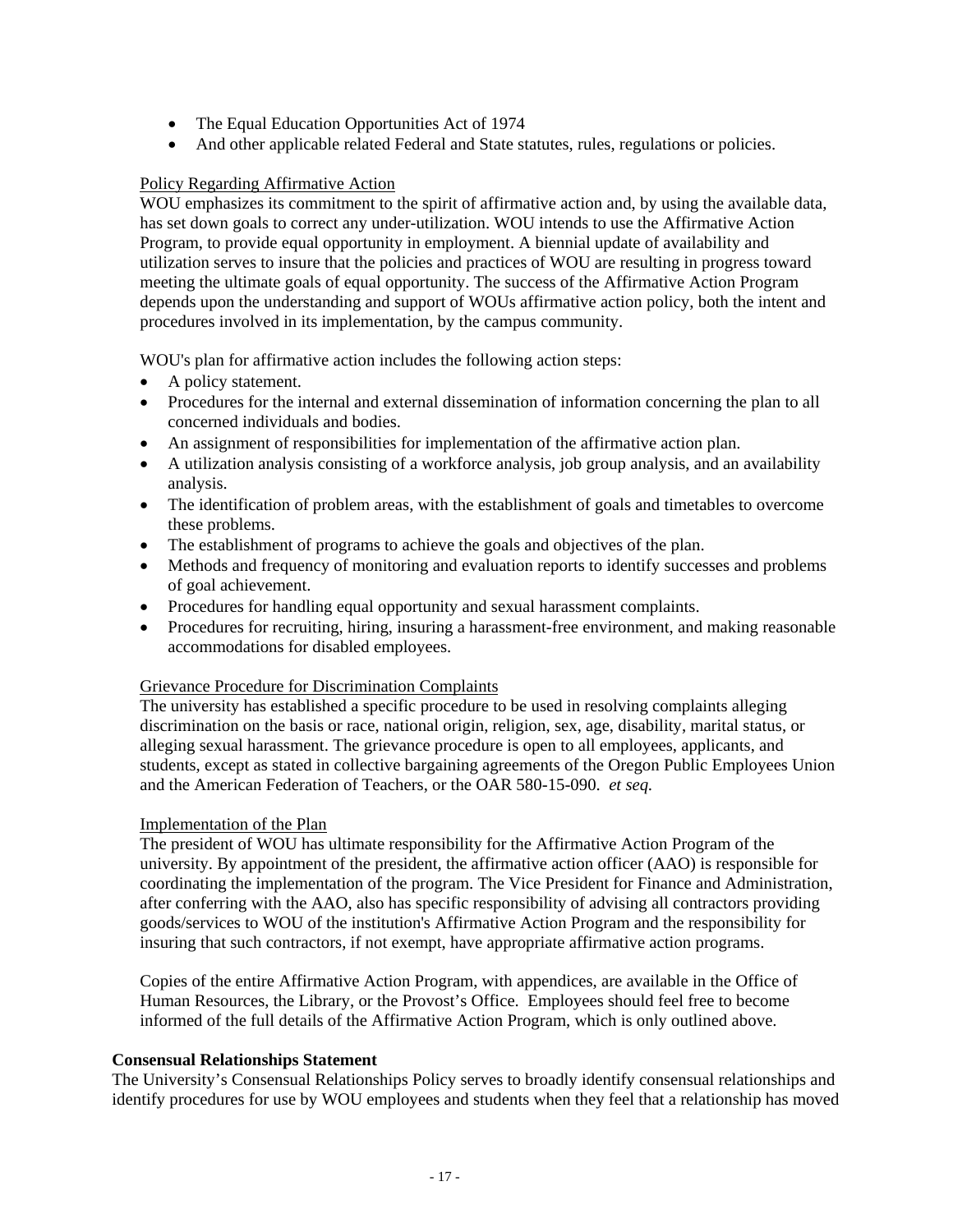into potential sexual harassment. A relationship covered by this policy must appear to be consensual, be romantic or sexual in nature, and develop between two individual, one of whom has power or authority over the other. A romantic or sexual relationship that is entered into by two adults when one has power or authority over the other creates the possibility that the relationship may not be truly consensual, or if consensual, may not permit a later decision by the person with less power or authority to discontinue the relationship out of concern for the possible effect on his/her employment or educational status.

If a romantic or sexual relationship is proven to be non-consensual or becomes non-consensual, it is regarded as potential sexual harassment based on the unwelcome nature of the sexual conduct under the University's Discrimination and Harassment Policy.

#### **Discrimination and Sexual Harassment**

WOU is committed to cultivating an educational and work environment in which all individuals are treated with respect and dignity. Each individual has the right to learn and work in an atmosphere that promotes equal education and employment opportunities and prohibits discriminatory practices, including harassment. This policy reaffirms WOUs prohibition against discrimination and harassment, defines and clarifies types of prohibited conduct, and provides an effective complaint procedure to individuals who believe they have been subject to or have observed prohibited conduct based on race, color, religion, national origin, age, sex, gender, marital status, sexual orientation, veteran status, or disability or any other status protected by law.

#### **Gifts and Bequests**

WOU from time to time receives gifts and bequests. As a protection to the donor, the staff member receiving the gift, and the university, it is the policy of the university that all such funds or other items of value are to be handled through the Western Foundation. The foundation, when designated, will act as the trustee of those funds designated for specific purposes and disburse them as specified by the donor.

No funds belonging to any element of the university are to be kept in non-university bank accounts or in cash and no employee of the university is to solicit or accept funds intended to be handled in this manner. It should be noted that the foundation, not the university, has  $501(C)(3)$  tax exempt status, and that problems could arise for donors who give directly to an unauthorized fund and then attempt to use those gifts as income tax deductions.

Solicitation of gifts and bequests, and grant requests to corporations and foundations, for whatever purpose, are to be coordinated through the Vice President for University Advancement so that potential donors are not inundated by conflicting and competing requests.

The above requirements are not intended to discourage professional staff who may have an opportunity to secure financial aid for some aspect of the university or its program. Rather, it is in response to the realities and complexities of federal and state tax laws, directives, and policies; the fiduciary responsibilities of those controlling assets that do not belong to them; and the need for the most effective and efficient approaches to those who are potential donors. The foundation is most willing to work with professional staff to assure that all interests are cared for properly.

#### **Alcohol and Drug Free Policy**

The policy on Drug-Free Schools and Communities commits WOU to the education and development of healthy, productive, and responsible individuals through the establishment and enforcement of institutional rules that uphold federal, state, and local laws applicable to alcohol and other drug usage. WOU prohibits illegal use of drugs or alcohol by students, faculty, or staff.